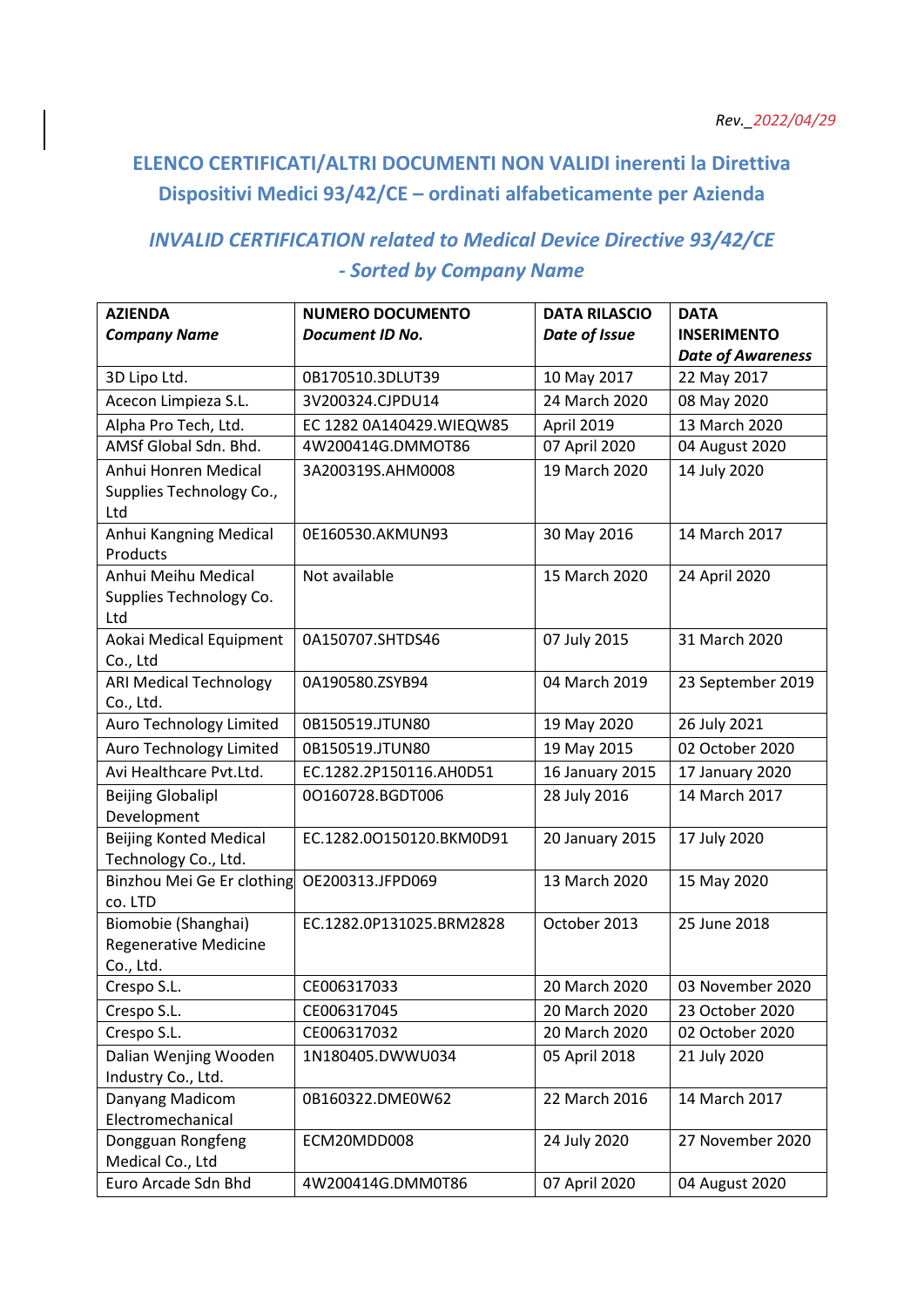| Export. Import. Crespo SL                   | 00722391EIC              | 5 March 2020      | 03 November 2020  |
|---------------------------------------------|--------------------------|-------------------|-------------------|
| Export. Import. Crespo SL                   | 008351284GC              | 07 April 2020     | 20 October 2020   |
| Export. Import. Crespo SL                   | 00866362GC               | 07 April 2020     | 20 October 2020   |
| Export. Import. Crespo SL                   | 00374463EIC              | 04 March 2020     | 28 September 2020 |
| <b>Exportacion Importacion</b>              | GM00479859               | 17 February 2020  | 23 October 2020   |
| Crespo SL                                   |                          |                   |                   |
| Foshan Jialianda Medical<br>Aparatus Co Ltd | EC.1282.0D130724.XPE1748 | <b>July 2013</b>  | 19 April 2018     |
| Foshan Kindly Care                          | 0P200310.FKC0O15         | 11 March 2020     | 02 March 2022     |
| Products Co., Ltd.                          |                          |                   |                   |
| Foshan Kindly Care                          | 0P200310.FKC0O15         | 10 March 2020     | 30 October 2020   |
| Products Co., Ltd.                          |                          |                   |                   |
| Foshan Nanhai Hucheng                       | 4J200330P.CAF0227        | 30 March 2020     | 07 April 2020     |
| <b>Underwear Accessories</b>                |                          |                   |                   |
| Co., Ltd.                                   |                          |                   |                   |
| Glovemas (M) Sdn Bhd                        | 4W200414G.DMM0T86        | 07 April 2020     | 04 August 2020    |
| $(756576-X)$                                |                          |                   |                   |
| <b>Guangdong Beitai Material</b>            | 0P200324S.GBM0T27        | 24 March 2020     | 09 March 2021     |
| Technology Co., Ltd.                        |                          |                   |                   |
| Guangdong Fengsen Fifth                     | 4M200312.GFFU022         | 12 March 2020     | 17 July 2020      |
| Energy Technology Co.,                      |                          |                   |                   |
| Ltd.                                        |                          |                   |                   |
| Guangdong Jianyifu                          | 3P200327G.GJM0U66        | 27 March 2020     | 05 May 2020       |
| Medical Technology Co.,                     |                          |                   |                   |
| <b>LTD</b>                                  |                          |                   |                   |
| Guizhou Junjiang Industry                   | 0H200315.GJIUD98         | 15 March 2020     | 08 April 2022     |
| Co., Ltd.                                   |                          |                   |                   |
| Harbin Xiande Technology                    | 3J200331.HXTDC08         | 25 March 2020     | 17 May 2021       |
| Development Co., Ltd                        |                          |                   |                   |
| <b>Healicom Medical</b>                     | 1N160905.SSPTC19         | 05 September      | 29 November 2021  |
| Equipment Co., Ltd                          |                          | 2017              |                   |
| Hebei Shouzheng                             | 802472229665             | 17 October 2019   | 05 August 2021    |
| Technology Co., Ltd.                        |                          |                   |                   |
| <b>Henan Forever Medical</b>                | 0H150727.TRHDO81         | 27 July 2015      | 27 March 2020     |
| CO., LTD<br>Henan Yeesain Health            | 3B190611.HYHDO55         | 11 June 2019      | 28 July 2020      |
| Technology Co., Ltd.                        |                          |                   |                   |
| Herlash                                     | 0P160720.HDO69           | 20 July 2016      | 14 March 2017     |
| HongKong House of                           | EC.1282.0P130307.SET0249 | <b>March 2013</b> | 21 July 2017      |
| Grace Bio-Tech Co., Ltd.                    |                          |                   |                   |
| Hongkong Leyte                              | 1P160108.BLZ0059         | January 2016      | 26 June 2018      |
| Electronic Co., Ltd.                        |                          |                   |                   |
| Huaian Angel Medical                        | 0H160324.HAM0W82         | 24 March 2016     | 14 March 2017     |
| Instruments                                 |                          |                   |                   |
| Huaian Pingan Medical                       | 0H161214.HPMQO70         | 14 December       | 14 March 2017     |
| Instrument                                  |                          | 2016              |                   |
| Huaian Wanjia Medical                       | 0H160321.HWM0W47         | 21 March 2016     | 14 March 2017     |
| Device                                      |                          |                   |                   |
| Hubei Zhongbao                              | 0B170717.HZPDD28         | 17 July 2017      | 03 April 2020     |
| Protective Products Co.,                    |                          |                   |                   |
| Ltd.                                        |                          |                   |                   |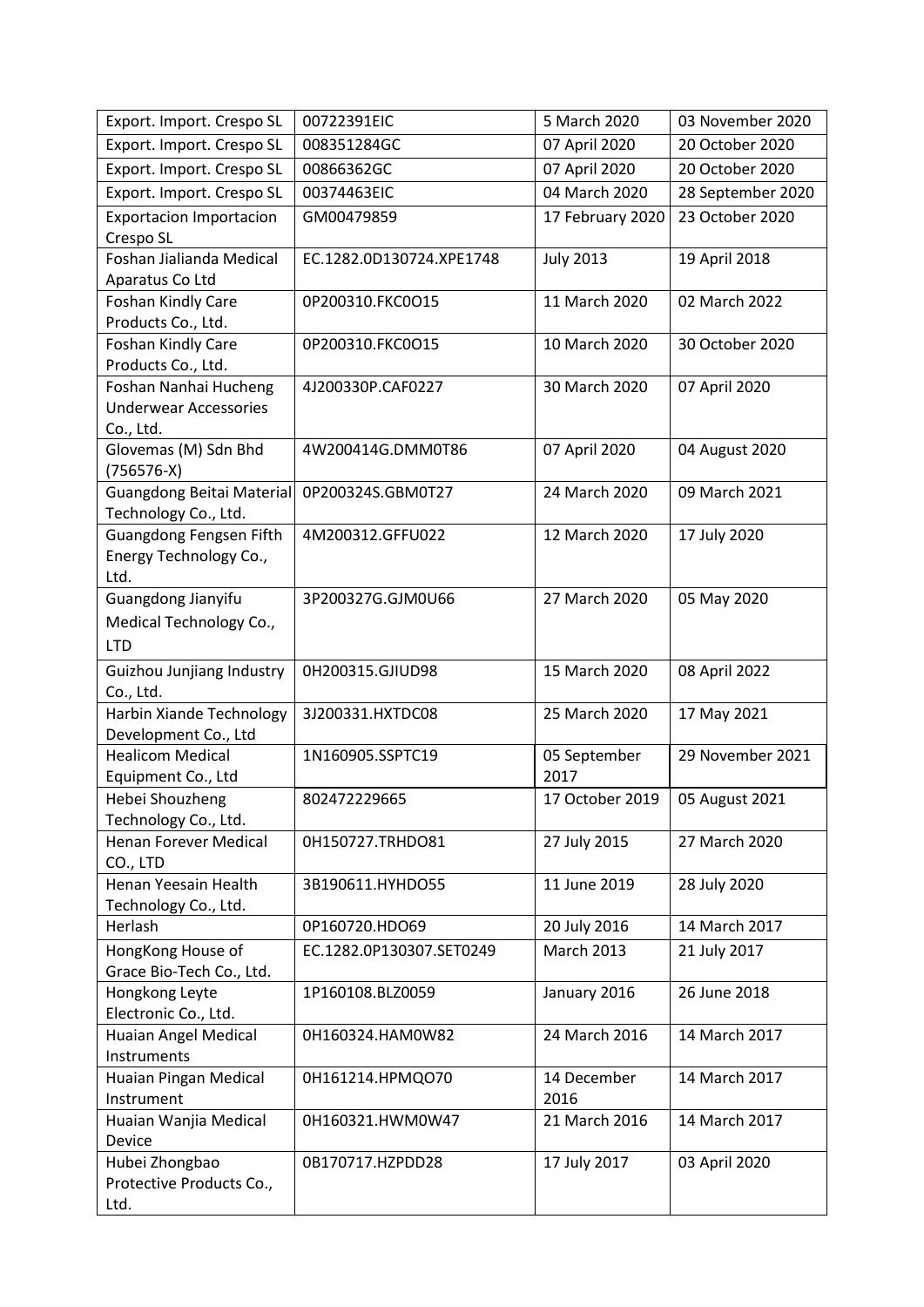| Hubeu Weikang<br>Protective Products Co.,        | 30170626.HWPUN33         | 26 June 2017        | 03 July 2020      |
|--------------------------------------------------|--------------------------|---------------------|-------------------|
| Ltd.                                             |                          |                     |                   |
| Hunan Xiangzhong Medical                         | Sample 2                 | 12 March 2020       | 31 July 2020      |
| Equipment Co., Ltd                               |                          |                     |                   |
| Hunan YuanKang Biological                        | 0B200320M.GST1079        | 20 March 2020       | 05 May 2020       |
| Technology Co., Ltd.                             |                          |                     |                   |
| <b>INICIA EXPORTACION SL</b>                     | 0257489                  | 17 May 2020         | 05 May 2021       |
| <b>INICIA EXPORTACION SL</b>                     | 00282754IE               | 4 March 2020        | 05 May 2021       |
| <b>Inicia Exportacion SL</b>                     | CE-00288353              | 04 April 2019       | 12 March 2021     |
| <b>Inicia Exportacion SL</b>                     | CE-00288349              | 15 April 2019       | 12 March 2021     |
| <b>Inicia Exportacion SL</b>                     | CE06317033               | 20 March 2020       | 04 March 2021     |
| <b>Inicia Exportacion SL</b>                     | CE06317032               | 20 March 2020       | 26 February 2021  |
| Jiangsu Nanfang Medical                          | 2Y160413.HRPUU29         | 13 April 2016       | 16 June 2020      |
| Co., td.                                         |                          |                     |                   |
| Jiangsu Ouman Electronic<br>Equipment Co., Ltd.  | 1P150805.JOET067         | 05 August 2015      | 27 October 2017   |
| Jiangsu Rixin Medical                            | EC.1282.0P141222.JRMC050 | 22 December         | 04 June 2018      |
| Equipment Co., Ltd.                              |                          | 2014                |                   |
| Jiangsu Senolo Medical                           | XMT0201901525S/MDD (test | <b>March 2020</b>   | 19 May 2020       |
| Technology Co., Ltd                              | report)                  |                     |                   |
| Jiangxi Handasen Industry                        | 30170811.JHIDS68         | 11 August 2017      | 11 September 2019 |
| Co., Ltd.                                        |                          |                     |                   |
| Jiangyin Binjiang Medical<br>Equipment Co., Ltd. | 0H170309.JBMCY04         | 23 December<br>2016 | 17 July 2020      |
| Jiangyin Sunshine Import                         | 1N160304.JSI0C77         | 04 March 2016       | 14 March 2017     |
| And Export                                       |                          |                     |                   |
| Kindly Care Products Co.,                        | 0P171213.KCPQU87         | 13 December         | 02 March 2022     |
| Ltd.                                             |                          | 2017                |                   |
| King Medical (Changzhou)                         | 0P160630.KMEDC74         | 30 June 2016        | 14 March 2017     |
| Electronic                                       |                          |                     |                   |
| Lanxi Well Cotton Swab                           | EC.1282.0A140804.LWCT025 | August 2014         | 27 May 2019       |
| Co., Ltd.                                        |                          |                     |                   |
| Lianyungang LiFeng                               | 0E160615.LLODT01         | 15 June 2016        | 14 March 2017     |
| Oxygen Supplies For<br><b>Medicine Product</b>   |                          |                     |                   |
| LIMPIEZA KINLIT SL                               | 002839984KL              | 4 February 2020     | 17 July 2020      |
|                                                  |                          |                     |                   |
| LIMPIEZA KINLIT SL                               | 0055608390KL             | 04 February<br>2020 | 14 July 2020      |
| Limpieza Kinlit SL                               | 0000921840               | 20 March 2020       | 14 July 2020      |
| Limpieza Kinlit SL                               | 00638212SNBG             | 20 March 2020       | 26 June 2020      |
|                                                  |                          |                     |                   |
| Limpieza Kinlit SL                               | 0063172025               | 20 March 2020       | 26 June 2020      |
| LIMPIEZA KINLIT SL                               | 001083474KLB             | 20 March 2020       | 09 June 2020      |
| Linhai Shuangmei                                 | EC.1282.1N131114.LSM3074 | November 2013       | 24 September 2018 |
| Medical Supplies Co., Ltd.                       |                          |                     |                   |
| Medico (Huaian)                                  | 0H170104.M0035           | 04 January 2017     | 14 March 2017     |
| Nanjing Careland Medical                         | 0A15070707070            | 7 July 2015         | 19 March 2020     |
| Equipment Co., Ltd.                              |                          |                     |                   |
| NANJING FOINOE CO., LTD.                         | 0D151021.NFTO64          | 21 October 2015     | 24 July 2020      |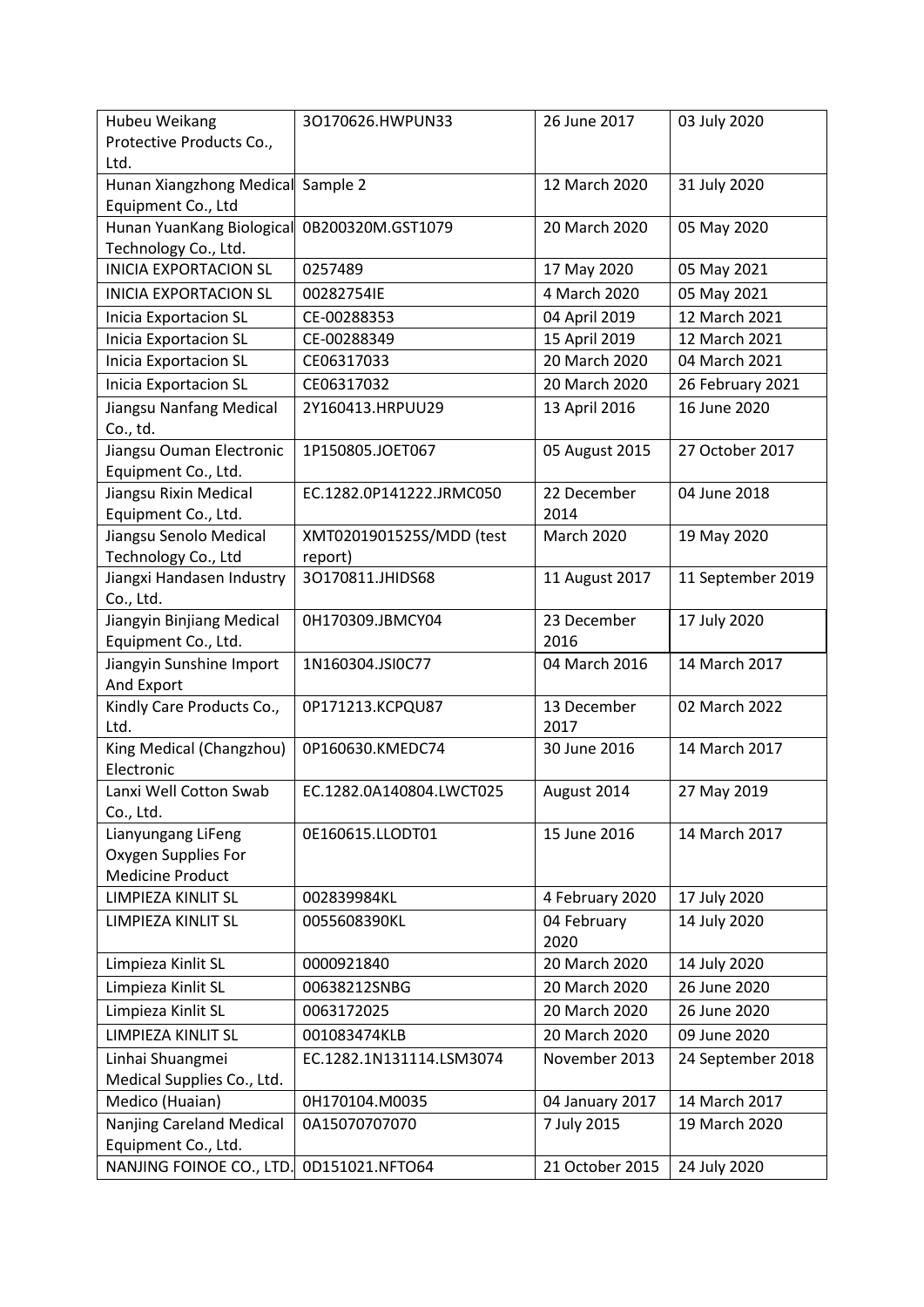| Nantong Boke Endo                                  | EC.1282.0D140319.NBE0950 | <b>March 2016</b> | 13 January 2020  |
|----------------------------------------------------|--------------------------|-------------------|------------------|
| <b>Medical Device Tecnology</b>                    |                          |                   |                  |
| Co., Ltd.                                          |                          |                   |                  |
| Newbeauty                                          | EC.1282.0B141126.JTQC81  | 25 August 2020    | 29 April 2022    |
| Newbeauty                                          | YAKE20190315486          | 25 August 2020    | 05 August 2021   |
| Ningbo Choice Medical<br><b>Devices</b>            | 0K160520.NCMUW76         | 20 May 2016       | 14 March 2017    |
| Ningbo Choice Medical                              | 0K160520.NCMUW77         | 20 May 2016       | 14 March 2017    |
| <b>Devices</b>                                     |                          |                   |                  |
| Ningbo Choice Medical                              | 0K160520.NCMUW78         | 20 May 2016       | 14 March 2017    |
| <b>Devices</b>                                     |                          |                   |                  |
| Ningbo Dayang Industry                             | 0S161221.VNC023          | 21 December       | 30 June 2017     |
| and Trade Co., Ltd                                 |                          | 2016              |                  |
| NINGBO ELINK IMPORT                                | 0B200312.NJT0N63         | 12 March 2020     | 27 March 2020    |
| EXPORT Co., Ltd.                                   |                          |                   |                  |
| Ningbo Kaipo Electron                              | 0E160421.NKEUD76         | 21 April 2016     | 14 March 2017    |
| <b>Instrument And Meter</b>                        |                          |                   |                  |
| Ningbo Ming Sing Optical                           | 0B150401.NMSUD07         | 01 April 2015     | 14 July 2020     |
| R&D Co., Ltd.                                      |                          |                   |                  |
| Not available                                      | 30170601.LHIUS03         | 01 June 2017      | 21 May 2021      |
| Not available                                      | 0J160126.H&K0T08         | 26 January 2016   | 20 April 2021    |
| Not available                                      | Not available            | 28 June 2017      | 08 May 2020      |
| Not available                                      | EC.1282.1P140753.NMSDO45 | <b>July 2014</b>  | 13 March 2020    |
| Puyang Xiehe Medical                               | EC.1282.0A130723.PXM1732 | Not available     | 10 December 2019 |
| <b>Instrument Products</b>                         |                          |                   |                  |
| Puyang Xiehe Medical                               | EC.1282.0A130723.PXM1733 | Not available     | 10 December 2019 |
| <b>Instrument Products</b>                         |                          |                   |                  |
| Puyang Xiehe Medical                               | EC.1282.0A130723.PXM1734 | Not available     | 10 December 2019 |
| <b>Instrument Products</b>                         |                          |                   |                  |
| Puyang Xiehe Medical                               | EC.1282.0A130723.PXM1735 | Not available     | 10 December 2019 |
| <b>Instrument Products</b>                         |                          |                   |                  |
| Puyang Xiehe Medical                               | EC.1282.0A130723.PXM1736 | Not available     | 10 December 2019 |
| <b>Instrument Products</b>                         |                          |                   |                  |
| <b>Puyang Xiehe Medical</b>                        | EC.1282.0A130723.PXM1737 | Not available     | 10 December 2019 |
| <b>Instrument Products</b>                         |                          |                   |                  |
| Puyang Xiehe Medical                               | EC.1282.0A130723.PXM1738 | Not available     | 10 December 2019 |
| <b>Instrument Products</b>                         | EC.1282.0A130723.PXM1739 | Not available     |                  |
| Puyang Xiehe Medical<br><b>Instrument Products</b> |                          |                   | 10 December 2019 |
| Qualison Ltd.                                      | 0P161013.QTN63           | 13 October 2016   | 14 March 2017    |
| Ripur limpieza S.L                                 | 00833215GNB              | 11 June 2024      | 08 May 2020      |
|                                                    |                          |                   |                  |
| Safety-Tec Carhue Berrings<br>Co. Cork Ireland     | 0E160321.ZH0W40          | 21 March 2016     | 09 March 2021    |
| Shandong Sinorgmed Co.,                            | 0H150728.SSDN20          | 28 July 2015      | 12 June 2017     |
| Ltd.                                               |                          |                   |                  |
| Shangai Baobang                                    | EC.1282.0D140515.SBMQT47 | May 2014          | 15 December      |
| <b>Medical Equipment</b>                           |                          |                   | 2020             |
| Co., Ltd.                                          |                          |                   |                  |
| Shanghai Bing Fan                                  | 0G150609.SBFDD50         | 09 June 2015      | 22 March 2017    |
|                                                    |                          |                   |                  |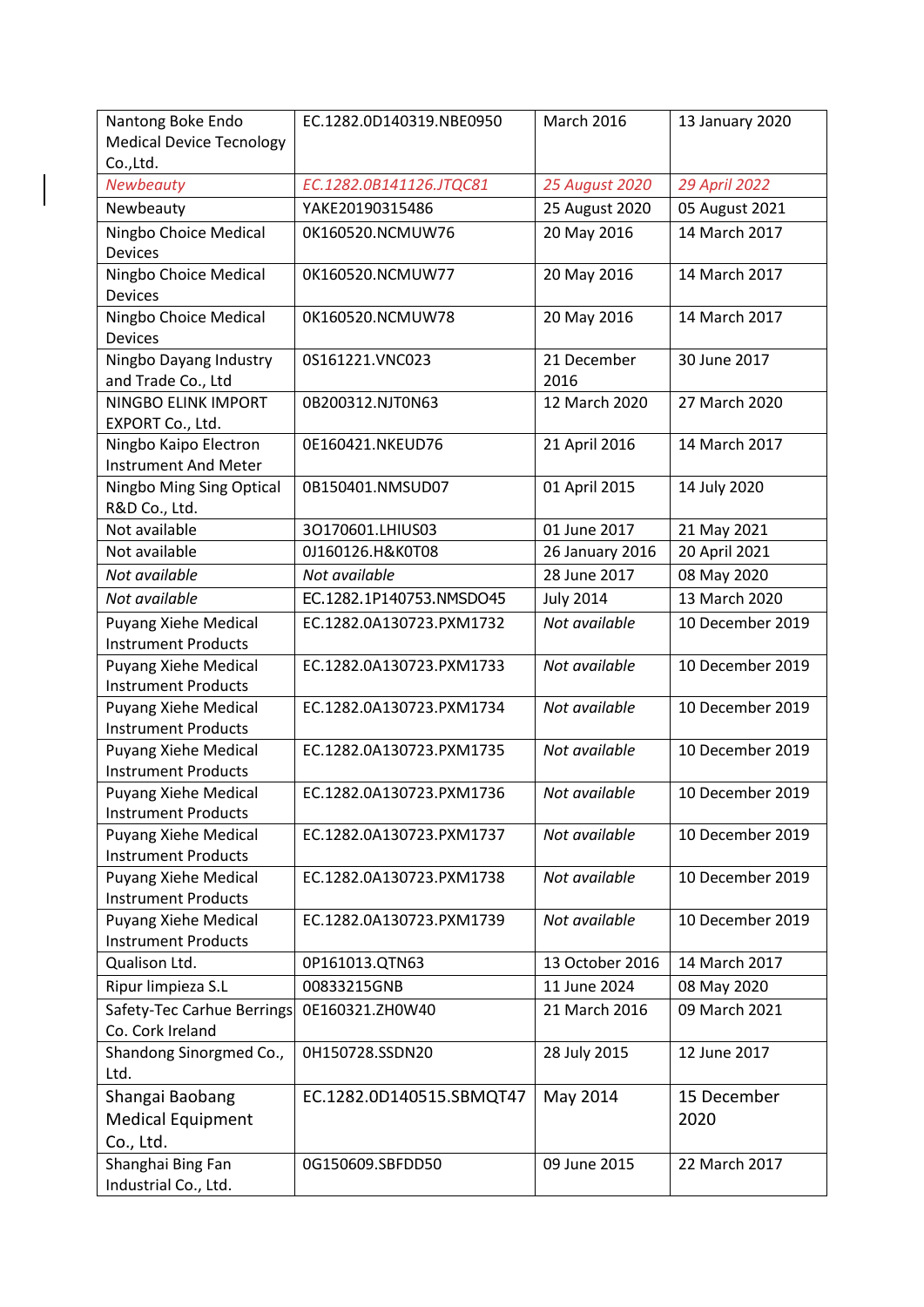| Shanghai David<br>International Trade Co.,<br>Ltd                         | EC.1282. 0H140508.SDIQU44 | May 2014             | 19 June 2018     |
|---------------------------------------------------------------------------|---------------------------|----------------------|------------------|
| Shanghai Flower Medical<br>Equipment Co., Ltd.                            | EC.1282.0K140908.SFMTC03  | September 2014       | 17 July 2018     |
| Shanghai Flower Medical<br>Equipment Co., Ltd.                            | EC.1282.0K140908.SFMTC04  | September 2014       | 07 March 2018    |
| Shanghai Hesn Import<br>and Export Co., Ltd.                              | EC.1282.0A140530.SHIP016  | May 2014             | 31 May 2019      |
| Shanghai KingKun<br>Industry Co., Ltd.                                    | 0B121208/SKI2043          | December 2012        | 04 December 2017 |
| Shanghai Ro-Chain<br>Medical Co., Ltd                                     | EC.1282.0A141283.WHH0880  | <b>June 2019</b>     | 02 March 2022    |
| Shanghai Shiyin<br>Photoelectric Instrument                               | EC.1282.0A131230.SSP3735  | Not available        | 10 December 2019 |
| Shanghai Shiyin<br>Photoelectric Instrument<br>Co., Ltd.                  | 1N160905.SSPTC19          | 5 September<br>2016  | 10 December 2019 |
| Shanghai Xingyu Medical<br>Equipment Co., Ltd.                            | 0H170616.SXMUO21          | 06 July 2017         | 22 January 2019  |
| Shanghai Yuci Intelligent<br>Technology                                   | 0K160520.SYIUW79          | 20 May 2016          | 14 March 2017    |
| Shanghai Yuci Intelligent<br>Technology                                   | 0K160520.SYIUW80          | 20 May 2016          | 14 March 2017    |
| Shanghai Yuci Intelligent<br>Technology                                   | 0K160520.SYIUW81          | 20 May 2016          | 14 March 2017    |
| Shanghai Yuci Intelligent<br>Technology                                   | 0K160520.SYMUW82          | 20 May 2016          | 14 March 2017    |
| Shanghai Yuejin Medical<br><b>Optical Instruments</b><br>Factory          | 0H180705.SYMDQ18          | 05 July 2018         | 22 April 2022    |
| Shanxian Shidai medical<br>instruments co., Itd.                          | EC.1282.0H141105.SKMQD98  | 5 November 2014      | 4 October 2017   |
| Shanxian Shidai medical<br>instruments co., ltd.                          | EC.1282.0H141105.SKMQD99  | 5 November 2014      | 4 October 2017   |
| Shenzhen Gelaimei<br>Electronics (Threestars)<br>Co., Ltd.                | 0H200314.XDHUD43          | 14 March 2020        | 19 March 2020    |
| Shenzhen Hyde Medical<br>Equipment                                        | 2G160317.SHM0W17          | 17 March 2016        | 14 March 2017    |
| Shenzhen Hyde Medical<br>Equipment                                        | 2G160812.SHMTD29          | 12 August 2016       | 14 March 2017    |
| Sichuan Kuda IOT<br>Technology Co., Ltd.                                  | 4M200312.CDS023           | 20 March 2020        | 08 May 2020      |
| Snowden Healthcare Ltd.                                                   | 0B121128/SH1816           | November 2012        | 09 July 2018     |
| Snowden Healthcare Ltd.                                                   | EC.1282.00131009.SH2675   | October 2013         | 09 July 2018     |
| Suzhou Trident Original<br>medical technology                             | 0P160928.STOTO26          | 28 September<br>2016 | 14 March 2017    |
| <b>Tianjin Jing-Gong Medical</b><br>Equipment and<br>Technology Co., Ltd. | 0P161017.TJGTN77          | 17 October 2016      | 10 May 2017      |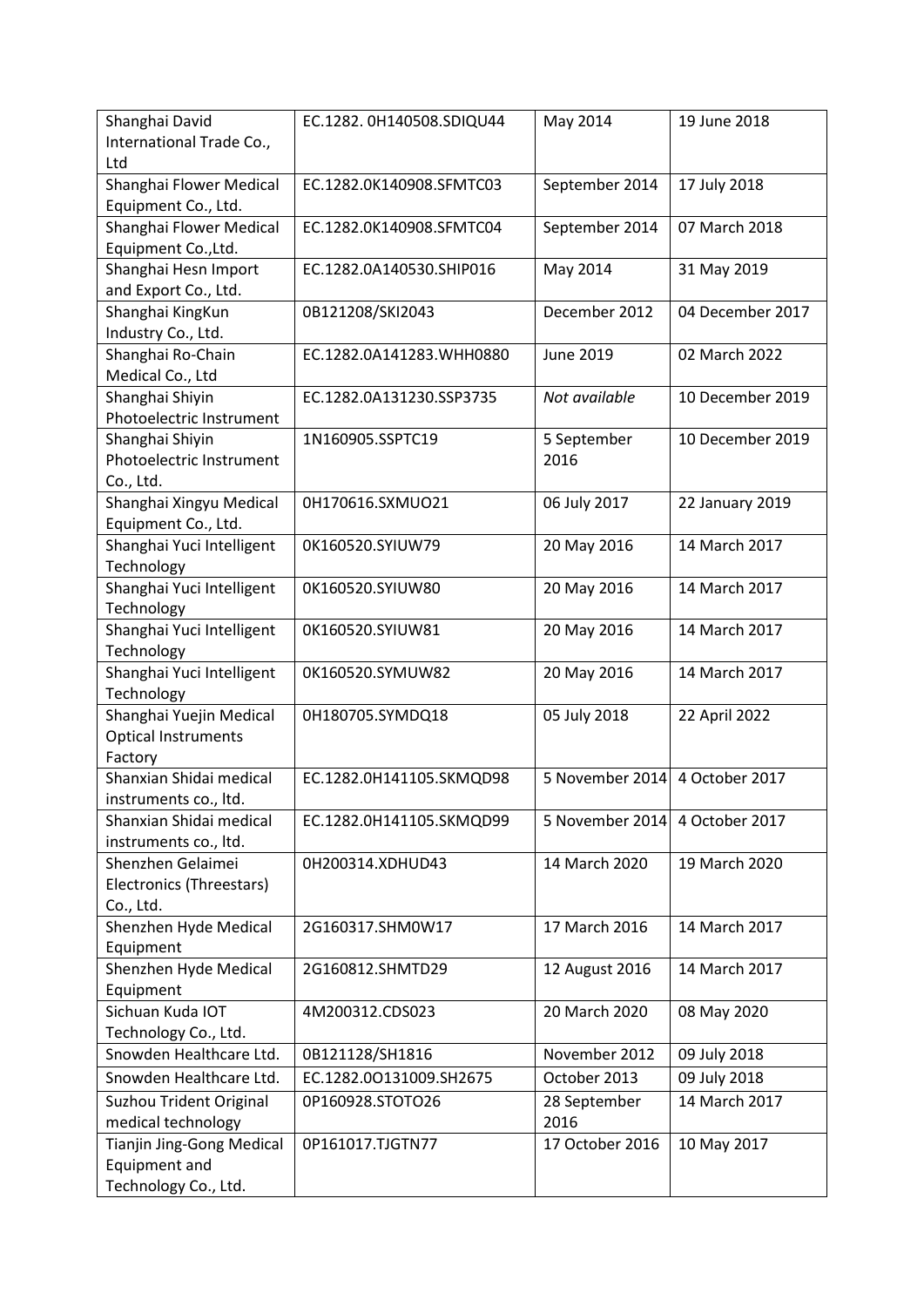| Tianjin Render Health Sci-<br>Tech Development Co.,<br>Ltd.   | 0H150727.TRHDO81                       | 27 July 2015         | 17 April 2020              |
|---------------------------------------------------------------|----------------------------------------|----------------------|----------------------------|
| Tonglu Wanhe Medical<br>Instrument                            | EC.1282.0D131120.TWM3158               | Not available        | 10 December 2019           |
| <b>Tonglu Wanhe Medical</b><br>Instrument Co., Ltd.           | EC.1282.0D131120.TWM3158               | November 2013        | 15 February 2022           |
| <b>Tonglu Wanhe Medical</b><br>Instrument Co., Ltd.           | EC.1282.1P141128.TWMQS07               | 28 November<br>2014  | 10 December 2019           |
| <b>Weifang Mingliang</b><br>Electronics CO., LTD.             | 0H170303.WFSCY03                       | 22 December<br>2016  | 15 January 2019            |
| Wenzhou Flyer Import and<br>Export Co., Ltd.                  | 100922/WFI742                          | September 2014       | 03 November 2020           |
| Wenzhou Longde Medical<br>Technology Co., Ltd.                | EC.1282.0H140221.P&T0603               | Febrary 2014         | 19 June 2020               |
| <b>Wenzhou Rising</b><br>Industrial Co., Ltd.                 | 0D121208/TSM2030                       | December 2019        | 02 February 2021           |
| Winkonlaser Technology<br>Limited                             | 0B161012.WTLTN23                       | 12 October 2016      | 27 March 2017              |
| Wuhan Visbull Machinery<br>Co., Ltd                           | 1N160905.SSPTC19                       | 05 September<br>2020 | 10 March 2022              |
| Xi'an Arooxy Technology<br>Co., Ltd.                          | EC.1282.0A130710.XAT1546               | <b>July 2013</b>     | 26 October 2018            |
| Xiantao Fortune Medical<br>Supplies Co., Ltd.                 | 2Y160413.HRPUU29                       | 13 April 2016        | 07 April 2020              |
| Xiantao Hank Protective<br>Products Co. Ltd                   | Not available (directive<br>93/42/EEC) | 09 May 2020          | 29 May 2020                |
| Xinyu Electronic Co., Ltd.                                    | 0P160826.XETQ25                        | 26 August 2016       | 14 June 2018               |
| Xuwen County Artemis<br>Technolgy                             | 0B160801.XCAT054                       | 01 August 2016       | 14 March 2017              |
| Xuzhou Lianchuang<br>Medical Equipment Co.,<br>Ltd.           | 0D151214.XLMQQ89                       | 14 December<br>2015  | 27 October 2017            |
| Xuzhou Sunbright<br><b>Electronic Technology</b><br>Co., Ltd. | 0P210111.XSE0U30                       | 11 January 2021      | 09 November 2021           |
| Xuzhou Yatai Sci-Tech                                         | 1P161228.XYSCU03                       | 28 December<br>2016  | 14 March 2017              |
| Xuzhou Yatai Sci-Tech                                         | 1P161228.XYSCU04                       | 28 December<br>2016  | 14 March 2017              |
| Yala United Company Ltd                                       | 0P200318F.SXS0064                      | 18 March 2020        | 30 June 2020               |
| Yiwu Qiangni IMP. & Exp.<br>CO., Ltd.                         | 0D150929.YQITS49                       | 29 September<br>2015 | 11 April 2018              |
| Yiwu Qiangni IMP. & Exp.<br>CO., Ltd.                         | 0D150929.YQITS50                       | 29 September<br>2015 | 11 April 2018              |
| Zhangjiagang Bestran<br>Technology Co., Ltd                   | 0H170309.JBMCY04                       | 23 December<br>2016  | Update 27<br>November 2020 |
| Zhejiang Qianxi Vehicle<br>Co., Ltd.                          | 2T160721.ZQVDN02                       | 21 July 2016         | 11 June 2018               |
| Zhengzhou Best Pearl<br>Medical Equipment Co.,<br>Ltd.        | 30181228.ZBPCD73                       | 28 December<br>2018  | 19 October 2021            |